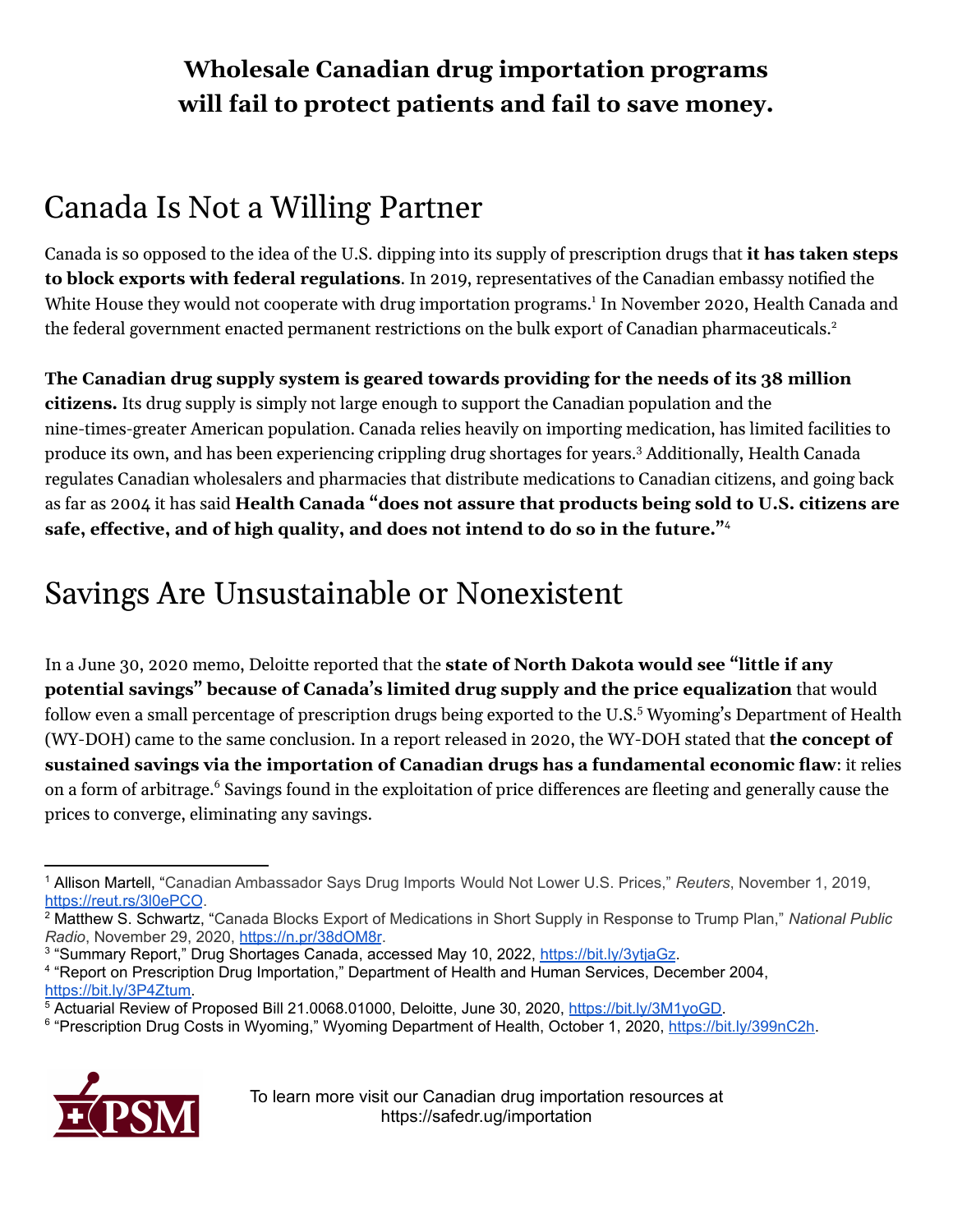## **Wholesale Canadian drug importation programs will fail to protect patients and fail to save money.**

States such as Wyoming <sup>7</sup> and Maine <sup>8</sup> have studied bulk Canadian drug importation and found that **Medicaid programs cannot save money with Canadian importation because they already get better pricing than Canadian provinces do**. Maine's Medicaid program estimated that importing Canadian drugs would cost the state \$900,000 more per year than existing program costs, and that was before considering costs of safety testing.

The Medicare Prescription Drug, Improvement, and Modernization Act of 2003 requires that any drugs imported be statistically tested to ensure the safety of all imported medicines. <sup>9</sup> Dr. Kristina M.L. Acri examined if it was possible to test cheap drugs into safety, and she found that **doing the required amount of testing quickly ate up all potential savings**. <sup>10</sup> Dr. Acri also found that if a patient were to receive substandard or counterfeit medicine, **the cost to treat a single adverse medical event could eliminate a drug importation program's putative savings**. 11

# What History Has Taught Us

The **COVID-19 pandemic showed the world how susceptible it is to counterfeit medical items**. Whenever there was a need or want, counterfeiters were more than happy to take advantage however they could. The **first report of criminals injecting people with a counterfeit vaccine came in early March 2020**. <sup>12</sup> Later the same month, the U.S. Department of Justice (DOJ) received a temporary restraining order against a man selling a counterfeit vaccine on his website. <sup>13</sup> With supply chains disrupted, counterfeit masks even made it into the hands of frontline healthcare workers. 14

**Canada has not invested in a track-and-trace system** for its prescription drugs so any drug importation scheme would thwart the purposes of track-and-trace. Simply adding an identifier onto a bottle when it enters the

<sup>14</sup> Juliet Linderman and Martha Mendoza, "Counterfeit Masks Reaching Frontline Health Workers in US," *AP News*, May 12, 2020, <https://bit.ly/3N4c6UH>.



<sup>7</sup> "Wyoming's Dept. of Health Recommends the State Not Attempt a Drug Importation Program," The Partnership for Safe Medicines, October 6, 2020, [https://safedr.ug/3ypkwC9.](https://safedr.ug/3ypkwC9)

<sup>8</sup> "Maine's Medicaid Program Analysis Shows The Truth: Importing Medicine from Canada Would Cost More, Not Less," The Partnership for Safe Medicines, December 1, 2020, <https://safedr.ug/ME-Medicaid>.

<sup>&</sup>lt;sup>9</sup> Text: H.R.1 — 108th Congress (2003-2004), U.S. Congress, December 8, 2003, [https://bit.ly/3ytnoh6.](https://bit.ly/3ytnoh6)

 $11$  Idib. <sup>10</sup> Dr. Kristina M.L. Acri nèe Lybecker, "State Pharmaceutical Importation Programmes: an Analysis of the Cost-effectiveness," Journal of Pharmaceutical Health Services Research, March 18, 2020, [https://bit.ly/3sr9ecG.](https://bit.ly/3sr9ecG)

<sup>12</sup> "Maharashtra: Three Held for Administering Fake Coronavirus Vaccines," *Deccan Herald*, March 12, 2020, [https://bit.ly/3N8pyqv.](https://bit.ly/3N8pyqv)

<sup>13</sup> Sarah Coble, "US Court Blocks Website Selling Fake #COVID19 Vaccine," *Info Security Magazine*, March 23, 2020, <https://bit.ly/3kYdWuh>.